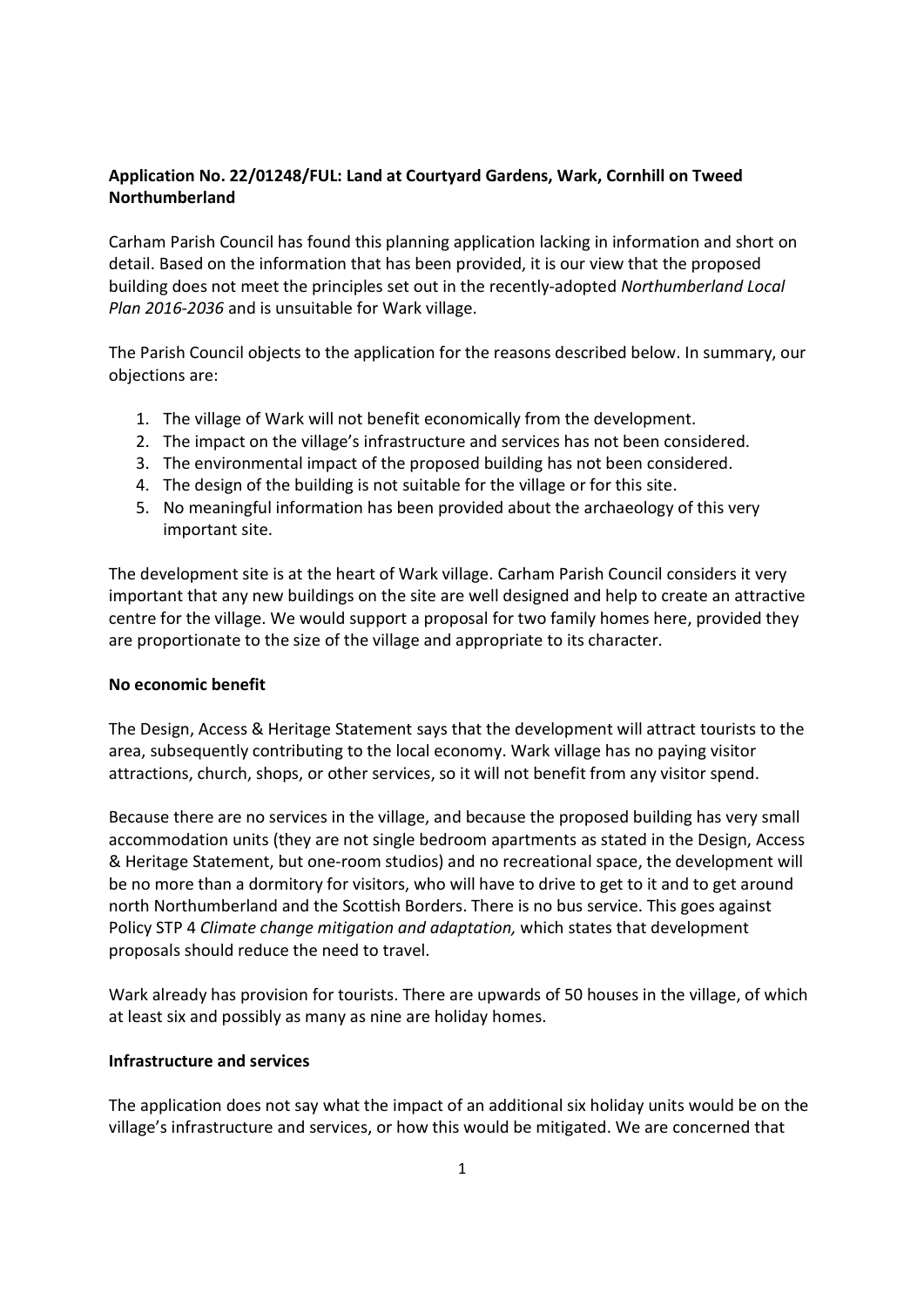Wark residents will be affected if the infrastructure and services are not able to cope. Our specific concerns are about the water supply and drainage, because of the proposal to install a swimming pool and jacuzzi, and about the pressure on parking. We note that the development would have parking for eight cars, but any additional vehicles (belonging to holidaymakers' visitors, for example) would have to park in Wark car park. This car park is needed by residents who are unable to park outside their homes because the road is too narrow. Even now, it fills up very quickly with the cars of people staying in the holiday cottages and with day visitors.

We are also concerned that holidaymakers in the units would use the village's EV charger, leaving their cars on it overnight, thus preventing residents from using it. This would be a serious problem for those residents who cannot charge their cars at home and depend on them, inter alia, for getting to work, to shops in the area, and to local health service appointments. In an emergency, with long ambulance attendance times to the village, it can be quicker for a casualty to be driven to hospital rather than waiting for the emergency services but of course this can only be done if a car is adequately charged.

We are concerned about additional traffic passing into and out of the village. Wark has very narrow roads, which can be difficult to negotiate. The principal road that runs through the village in a loop has two exits onto the B6350, with poor visibility.

Finally, we can find no reference to public right of way 210/027 in any of the documentation submitted with this application. This must be rectified and the footpath reinstated.

## Environmental impact

The application does not say what the impact of an additional six holiday units would be on the environment, or how this would be mitigated. Policy STP 4 Climate change mitigation and adaptation says that development proposals should mitigate climate change and contribute to meeting nationally binding targets to reduce greenhouse gas emissions. The provision of a swimming pool, a jacuzzi and a sauna, all of which will be heated, seems to be the opposite of what this Policy requires, as does the proposed introduction of more vehicles, most of which at this point in time will be fuelled by emissions-producing petrol or diesel. We note that only new building materials are proposed, not reclaimed materials.

Furthermore, the application does not say how the building will be heated or where any storage tanks or heat pumps will be located. If there are fuel storage tanks, there are safety considerations to take into account; not least because the building would be very close to the village's children's play park.

## Local character and design

Wark Castle, a Scheduled Monument and Grade II\* listed, is described by Pevsner as "one of the most important of all the castles of the Border." The visible remains of the castle abut the village of Wark and its remnants lie underneath the village's houses and gardens, which gives